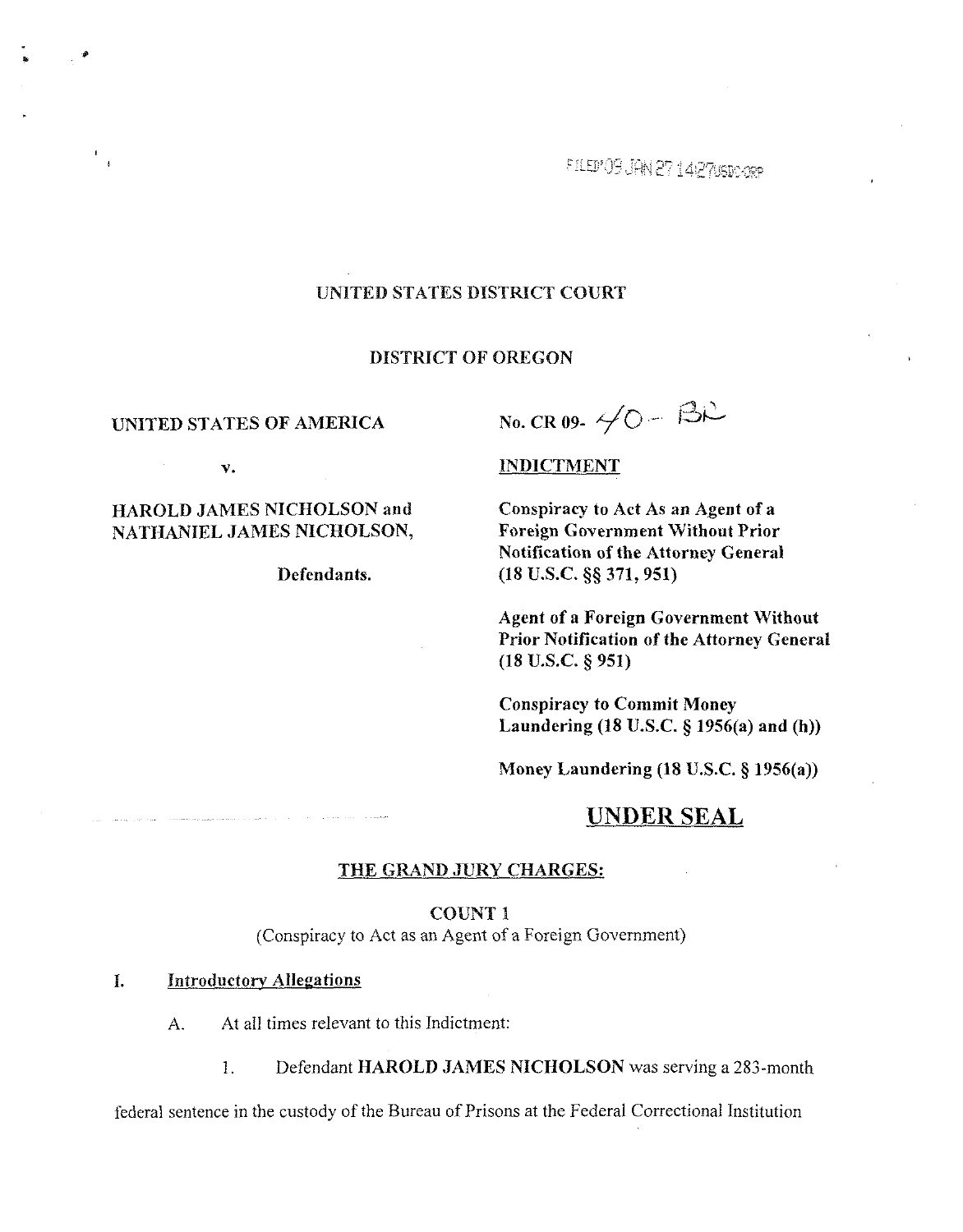(FCI) in Sheridan, Oregon, in the District of Oregon, having plead guilty on March 3,'1997, to Conspiracy to Commit Espionage, in violation of Title 18. United States Code, Section 794(a) and (c). Defendant **HAROLD JAMES NICHOLSON** has been housed at FCI Sheridan since August 1997.

2. As part of the underlying offense for defendant **HAROLD JAMES NICHOLSON'S** conviction for conspiracy to commit espionage, defendant **HAROLD JAMES NICHOLSON** provided the Russian Federation classified national defense information that had been obtained through his sixteen-year career employment with the Central Intelligence Agency (CIA). Defendant **HAROLD JAMES NICHOLSON** admitted that between June 1994 and November 16, 1996. he provided the Russian Federation documents, photographic negatives and information relating to the national defense of the United States, with the intent and reason to believe that the same would he used to the injury of the United States and to the advantage of the Russian Federation.

**3.** The Government of Russia is a foreign government currently known as the Russian Federation and operates a foreign intelligence service known as the Sfuzhba Vneshney Razvedki Rossii (SVRR). The SVRR is the successor to the Committee for State Security of the Union of Soviet Socialist Republics. commonly known as the KGB. It is also commonly referred to as the "SVR."

4. Between June 1994 and November 1996, defendant **HAROLD JAMES NICHOLSON** met with agents of the SVRR on numerous occasions to provide them with classified national defense information. He met with agents of the Russian Federation in Kuala Lumpur, Malaysia; New Delhi, India; Indonesia; Switzerland; and Singapore. In each overseas

**Page 2** - **INDICTMENT** *(U.S.* **v. Nicholson,** *et al.)*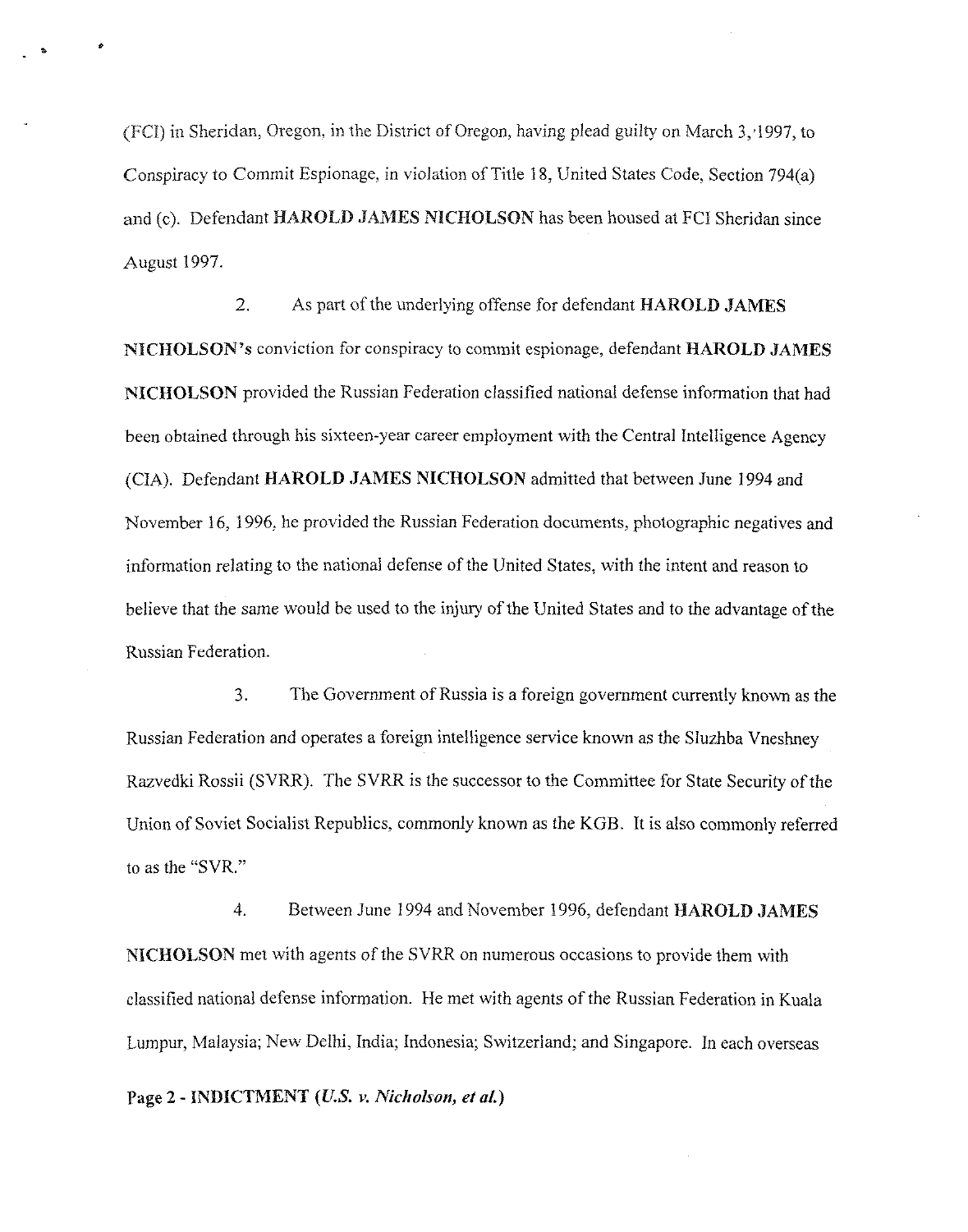meeting, **HAROLD JAMES NICHOLSON** received cash payments from the Russians, which he in turn used to pay credit card bills and other expenses.

5. On November 16. 1996, **HAROLD JAMES NICHOLSON** was arrested in the Eastern District of Virginia while attempting to board a flight to Zurich. Switzerland, at Dulles International Airport. **HAROLD JAMES NICHOLSON** was carrying a significant amount of classified material that he intended to provide to an agent of the Russian Federation in Switzerland.

*6.* On June 5, 1997, defendant **HAROLD JAMES NICHOLSON** was sentenced in the Eastern District of Virginia to the custody of the Bureau of Prisons for 283 months. Defendant **HAROLD JAMES NICHOLSON** also forfeited real property and the proceeds of his espionage activity, including the funds in a bank account in Switzerland.

7. As part of his plea agreement with the government, defendant **HAROLD JAMES NICHOLSON** agreed that he would have no contact with any foreign government or agents thereof, and would not seek, personally or through another person, any benefit from such government or agent thereof, and that should such a benefit be received by defendant **HAROLD JAMES NICHOLSON** or any current or future member of his family, he agreed to notify the **CIA** of such a benefit.

8. At the time defendant **HAROLD JAMES NICHOLSON** was sentenced, he was divorced and had sole custody of his three children, including defendant **NATHANIEL JAMES NICHOLSON,** then age **12.** 

9. When defendant **HAROLD JAMES NICHOLSON** was sent to federal prison his children moved to Eugene, Oregon, to live with their grandparents. Defendant

**Page 3** - **INDICTMENT** *(US.* **v. Nicholson,** *et* **al.)**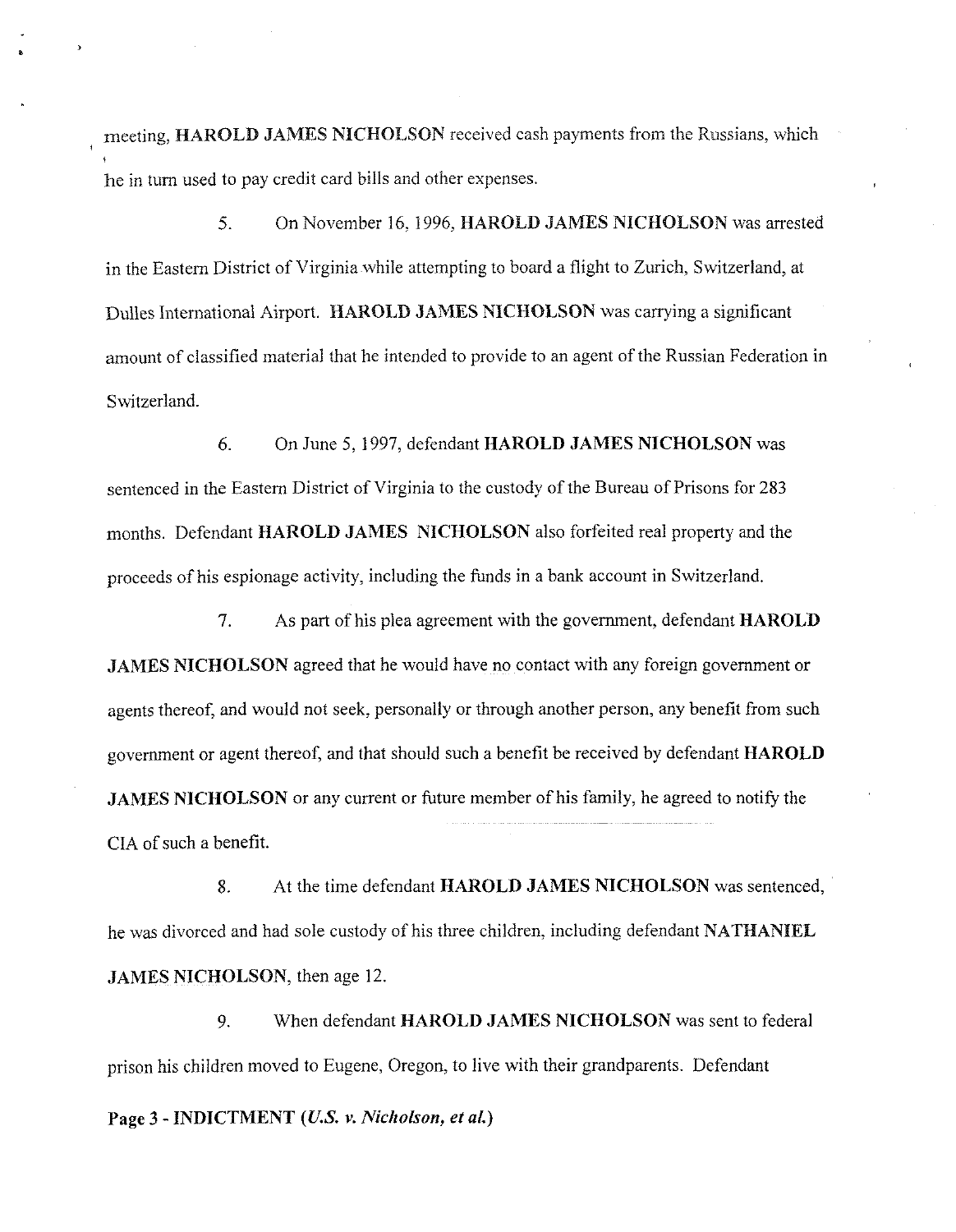NATHANIEL JAMES NICHOLSON is the youngest son of defendant HAROLD JAMES **NICHOLSON** and resides in Eugene, Oregon. in the District of Oregon.

10. Since at least June of 2000, defendant **HAROLD JAMES NICHOLSON**  has attempted to use other inmates at FCI Sheridan to assist him in his efforts to communicate with the Russian Federation on his behalf.

## **11.** The **Conspiracv**

**A.** Beginning in or about June 2006, and continuing to on or about December 15, 2008. in the District of Oregon and elsemhere, defendants, **HAROLD JAMES NICHOLSON**  and NATHANIEL JAMES NICHOLSON, did unlawfully combine, conspire, confederate and agree with each other and with others, known and unknown to the grand jury, to knowingly act in the United States as agents of a foreign government, namely the government of Russia (known as the Russian Federation) without prior notification to the Attorney General of the United States, as required by law, in violation of Title 18, United States Code, Section 951(a).

## **Ill. Manner and Means**

**A.** The defendants conducted and effectuated the conspiracy through the following manner and means:

1. It was part of the conspiracy that defendant **HAROLD JAMES NICHOLSON** agreed with his son, defendant **NATHANIEL JAMES NICHOLSON,** to communicate and transact business with the Russian Federation.

2. It was a part of the conspiracy that defendant **HAROLD JAMES NICHOLSON** met mith his son. defendant **NATHANIEL JAMES NICHOLSON,** at FCI

**Page 4** - **INDICTMENT (U.S. v. Nicholson, ei** *al.)*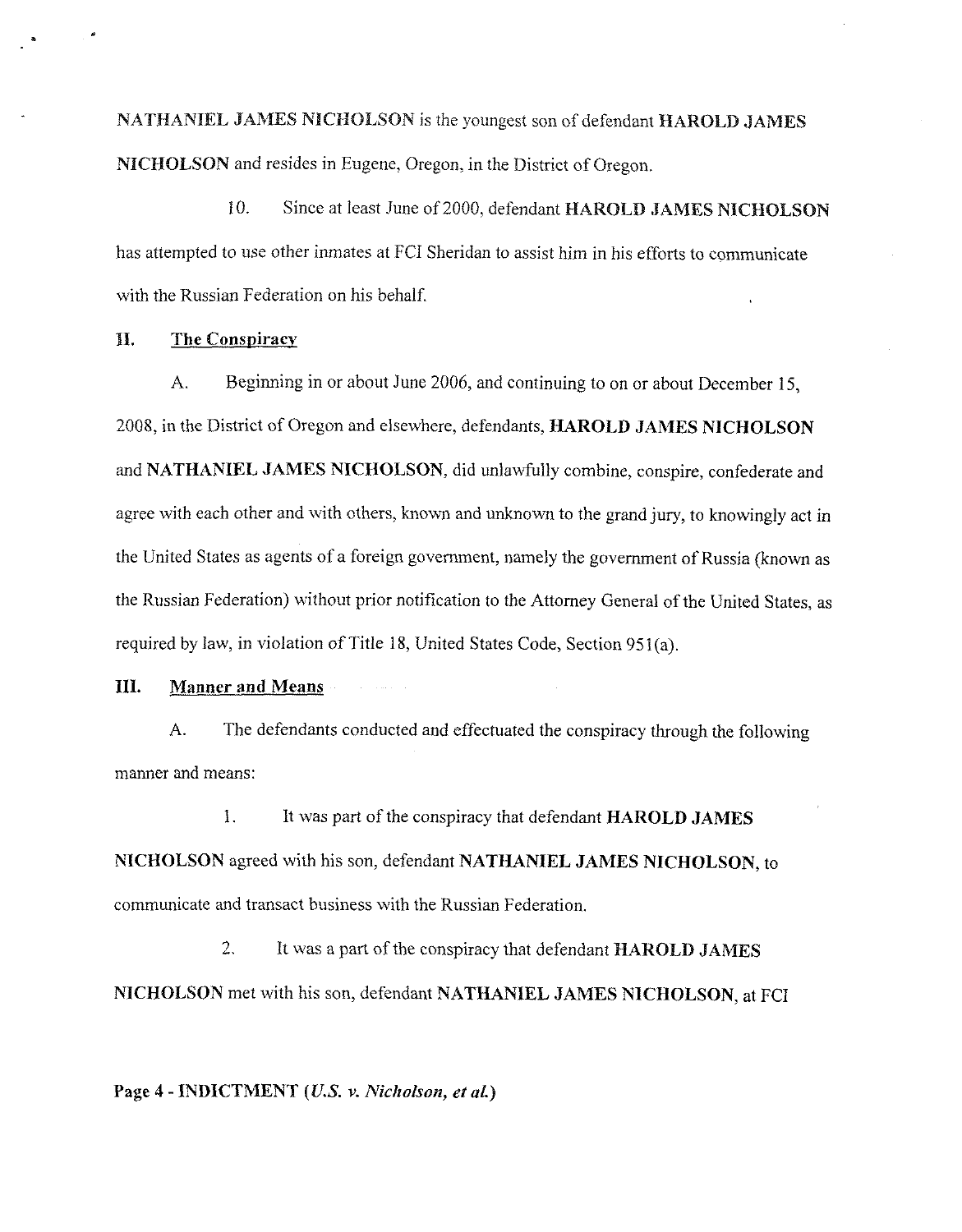Sheridan, in the District of Oregon, and instructed him on how to collect moneys from the , Russian Federation for his past espionage activities.

*3.* It was part of the conspiracy that defendant **HAROLD JAMES NICHOLSON** provided information to defendant **NATHANIEL JAMES NICHOLSON** so that defcndant **NATHAKIEL JAMES NICHOLSON** could provide that information to the Russian Federation.

4. It was part of the conspiracy that defendant **NATHANIEL JAMES NICHOLSON** met with representatives of the Russian Federation in San Francisco, California; Mexico City, Mexico; Lima, Peru; and Cyprus to collect money for the use of defendants **HAROLD JAMES NICHOLSON** and **NATHANIEL JAMES NICHOLSON,** that money representing proceeds of defendant **HAROLD JAMES NICHOLSON'S** past espionage activities.

*5.* It was part of the conspiracy that defendant **NATHANIEL JAMES NICHOLSON** collected money from the Russian Federation and dispersed the money to family members as directed by defendant **HAROLD JAMES NICHOLSON.** 

**6.** It was part of the conspiracy that defcndant **HAROLD JAMES NICHOLSON** utilized his CIA training in instructing defendant **NATHANIEL JAMES NICHOLSON** on how to collect the funds from the Russian Federation in a covert and secret manner.

7. It was part of the conspiracy that defendant, **NATHANIEL JAMES NICHOLSON,** received instruction from the Russian Federation with respect to a

Page 5 - **INDICTMENT** (*U.S. v. Nicholson, et al.*)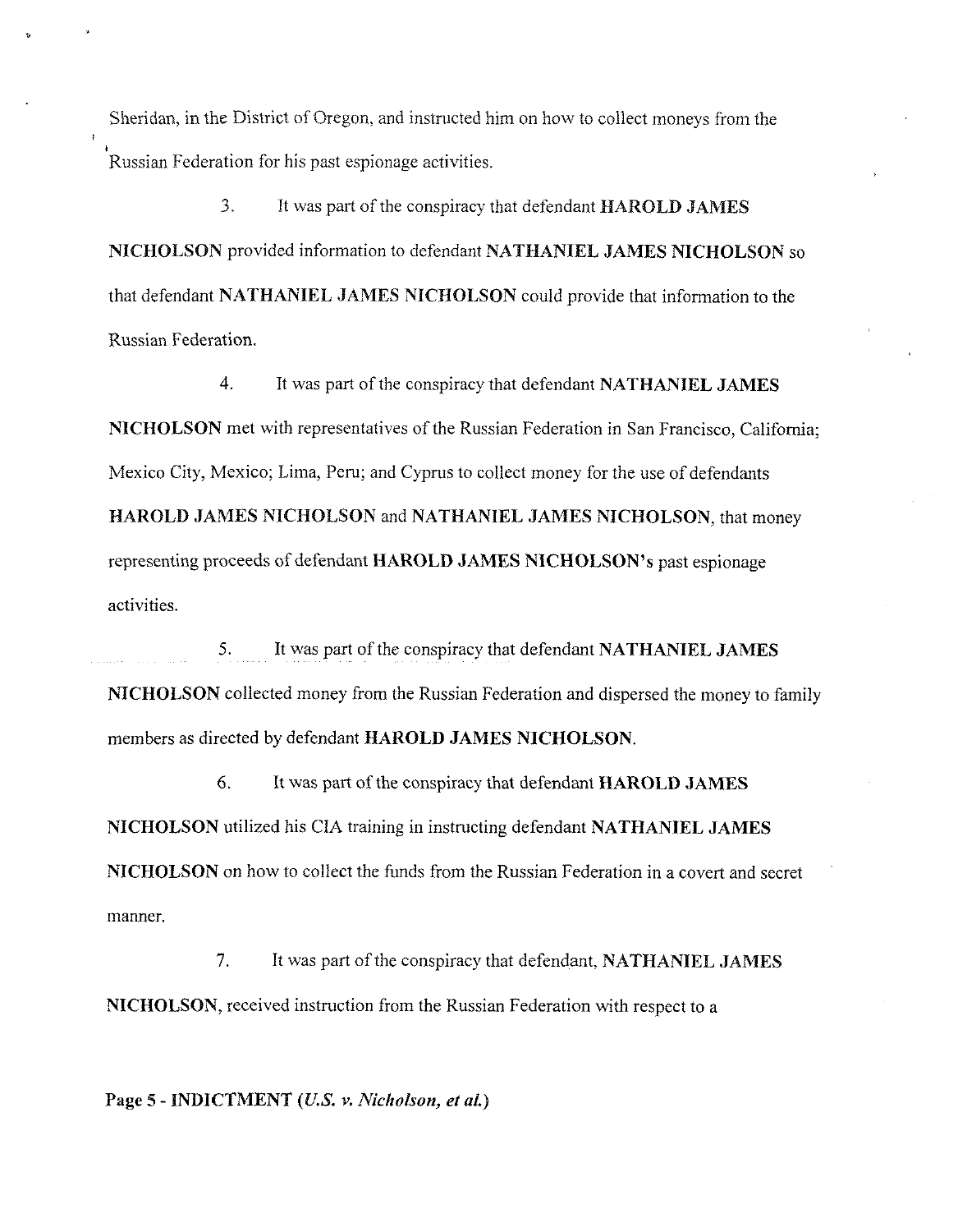communication plan, which defendant **NATHANIEL JAMES NICHOLSON** discussed with defendant **HAROLD JAMES NICHOLSON.** 

8. It was part of the conspiracy that defendant **HAROLD JAMES NICHOLSON** met with defendant **NATHANIEL JAMES NICHOLSON** to discuss the details of upcoming meetings in foreign countries and provide instruction of how to avoid detection by law enforcement.

9. It was part of the conspiracy that defendants **HAROLD JAMES NICHOLSON** and **NATHANIEL JAMES NlCHOLSON** conducted several "practice runs'' to determine if written information could be taken out of FCI Sheridan in a secret manner by **NATHANIEL JAMES NICHOLSON** to be delivered to the Russian Federation.

# IV. **Overt Acts**

**A.** In furtherance of the conspiracy and to effect the illegal objects thereof, the defendants committed the following overt acts, in the District of Oregon and elsewhere, including but not limited to:

1. On or about August *23,2006,* defendant **NATHANIEL JAMES NICHOLSON** applied for a United States passport for the purpose of traveling outside the United States to meet with the Russian Federation to collect money for defendants **HAROLD JAMES NICHOLSON** and **NATHANIEL JAMES NICHOLSON,** and to provide information from defendant **HAROLD JAMES NICHOLSON**.

2. On two separate occasions in or about October *2006,* at FCI Sheridan in the District of Oregon, defendant **HAROLD JAMES NICHOLSON** secretly provided written

**Page 6** - **INDICTMENT (U.S. v.** *Nicholson, et al.)*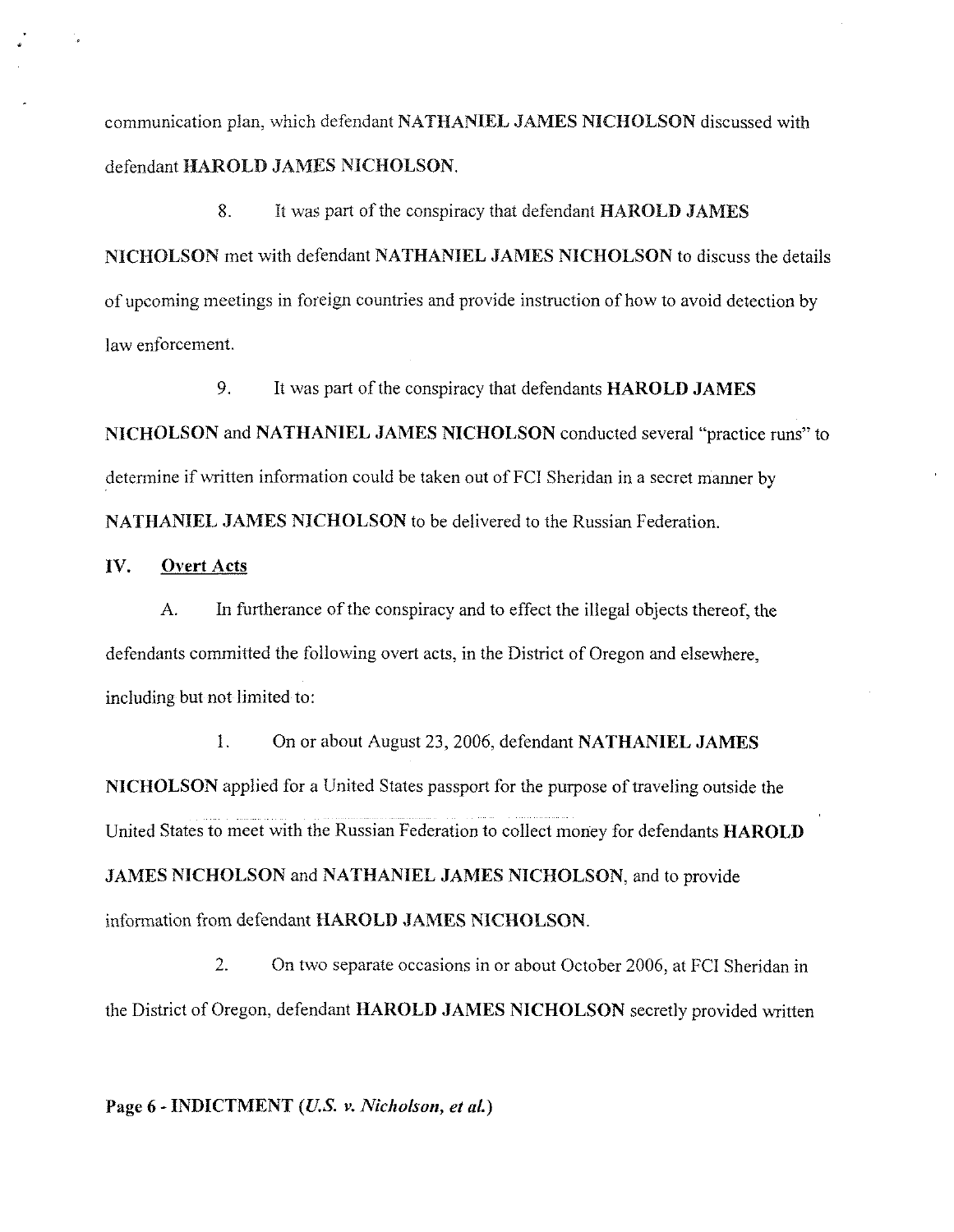information to defendant **NATHANIEL JAMES NICHOLSON** and directed defendant **NATHANIEL JAMES NICHOLSON** to deliver the information to a Russian Consulate.

**3.** In or about October 2006, defendant **NATHANIEL JAMES NICHOLSON** traveled from the District of Oregon to the Russian Consulate in San Francisco, California, and delivered information to a representative of the Russian Federation on behalf of his father, defendant **HAROLD JAMES NICHOLSON.** 

4. On or about October 26 or 27,2006, at the direction of the Russian Federation, approximately two weeks later than described above, defendant **NATHANIEL JAMES NICHOLSON** traveled from the District of Oregon to the Russian Consulate in San Francisco, California. and delivered information to a representative of the Russian Federation on behalf of his father, defendant **HAROLD JAMES NICHOLSON.** During this meeting, defendant **NATHANIEL JAMES NICHOLSON** received \$5.000 in United States currency and was instructed by the Russian Federation to go to Mexico City, Mexico, for the next meeting in December 2006. These funds constitute proceeds of **HAROLD JAMES NICHOLSON'S** past espionage activities.

5. In or about October and November 2006, in the District of Oregon, defendant **NATHANIEL JAMES NICHOLSON** visited his father, defendant **HAROLD JAMES NICHOLSON,** at **FCI** Sheridan to advise **HAROLD JAMES NICHOLSON** of the details of his two contacts with the Russian Federation in San Francisco, California.

*6.* In or about October 2006, in the District of Oregon, defendant **NATHANIEL JAMES NICHOLSON** dispersed the \$5,000 received from the Russian

Page 7 - **INDICTMENT** (*U.S. v. Nicholson, et al.*)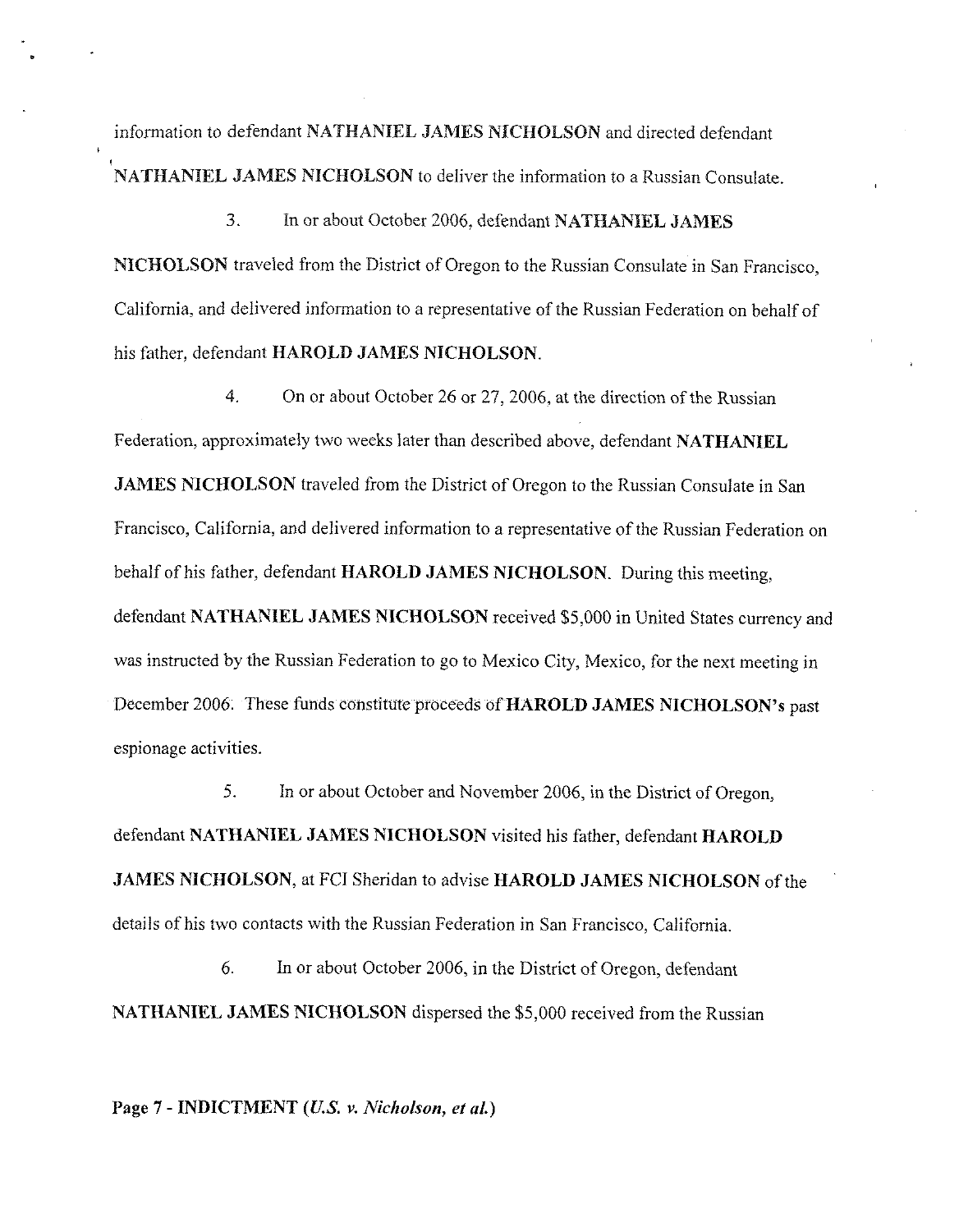Federation to his grandparents and siblings as instructed by defendant **HAROLD JAMES NICHOLSON.** 

7. Between the dates of November 4,2006, and December 9,2006, at FCI Sheridan, in the District of Oregon. defendant **HAROLD JAMES NICHOLSON** provided written information to defendant **NATHANIEL JAMES NICHOLSON,** and as directed by the Russian Federation, defendant **NATHANIEL JAMES NICHOLSON** was to deliver the information to the Russian Federation in Mexico City, Mexico.

8. On or about December 11,2006, in the District of Oregon, defendant **NATHANIEL JAMES NICHOLSON** purchased an airline ticket for \$803.84 in cash from a travel agency in Springfield, Oregon, in the District of Oregon for travel on December 12,2006, from Portland, Oregon, to Mexico City, Mexico, returning to Portland, Oregon, on December 17, 2006.

9. On or about December 12,2006, defendant **NATHANIEL JAMES NICHOLSON** left the United States from the District of Oregon and traveled to Mexico City, Mexico. During this trip defendant **NATHANIEL JAMES NICHOLSON** met with a representative of the Russian Federation and delivered information on behalf of his father, defendant **HAROLD JAMES NICHOLSON.** Defendant **NATHANIEL JAMES NICHOLSON** received approximately \$10,000 in United States currency from the Russian Federation.

10. On or about December 17,2006, defendant **NATHANIEL JAMES NICHOLSON** traveled from Mexico City, Mexico, to Portland, Oregon, in the District of Oregon, with approximately \$10,000 in United States currency received from the Russian

Page 8 - **INDICTMENT** *(U.S. v. Nicholson, et al.)*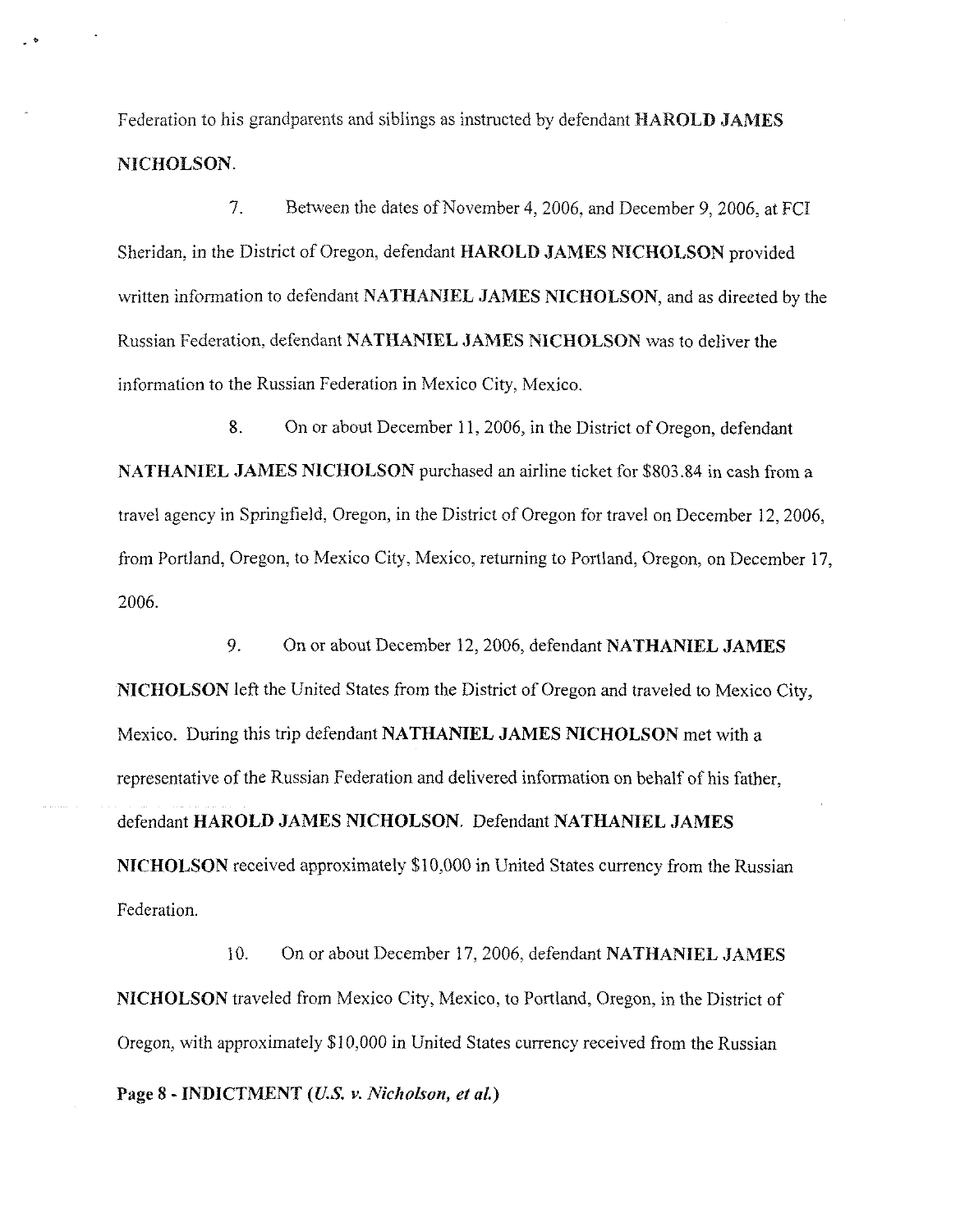Federation. These funds constitute proceeds of **HAROLD JAMES NICHOLSON'S** past espionage activities. Defendant **NATHANIEL JAMES NICHOLSON** was instructed by the Russian Federation to return in six months.

1 1. On or about December 23,2006, defendant **NATHANIEL JAMES NICHOLSON** visited his father, defendant **HAROLD JAMES NICHOLSON,** at FCI Sheridan, in the District of Oregon, to advise defendant **HAROLD JAMES NICHOLSON** of the details of his contact with the Russian Federation in Mexico City. **HAROLD JAMES NICHOLSON** directed defendant **NATHANIEL JAMES NICHOLSON** to disperse the \$10,000 received from the Russian Federation to his grandparents and siblings.

12. On or about February 7, 2007, consistent with the instructions from the Russian Federation, defendant **NATHANIEL JAMES NICHOLSON** purchased an airline ticket for \$502.69 in cash from a travel agency in Springfield. Oregon, in the District of Oregon, for travel on July 9,2007, from Portland, Oregon, to Mexico City, Mexico, returning to Portland, Oregon, on July 12,2007.

13. Between the dates of December 23,2006, and July 6,2007, at FCI Sheridan, in the District of Oregon, defendant **HAROLD JAMES NICHOLSON** provided written information to defendant **NATHANIEL JAMES NICHOLSON** and instructed defendant **NATHANIEL JAMES NICHOLSON** to deliver the information to the Russian Federation at the next meeting in Mexico City. Mexico.

14. On or about July 9,2007, defendant **NATHANIEL JAMES NICHOLSON** left the District of Oregon and traveled to Mexico City. Mexico. and delivered information to the Russian Federation on behalf of his father, defendant **HAROLD 3AMES** 

**Page 9** - **INDICTMENT** *(U.S.* **v. Nicholson,** *et al.)*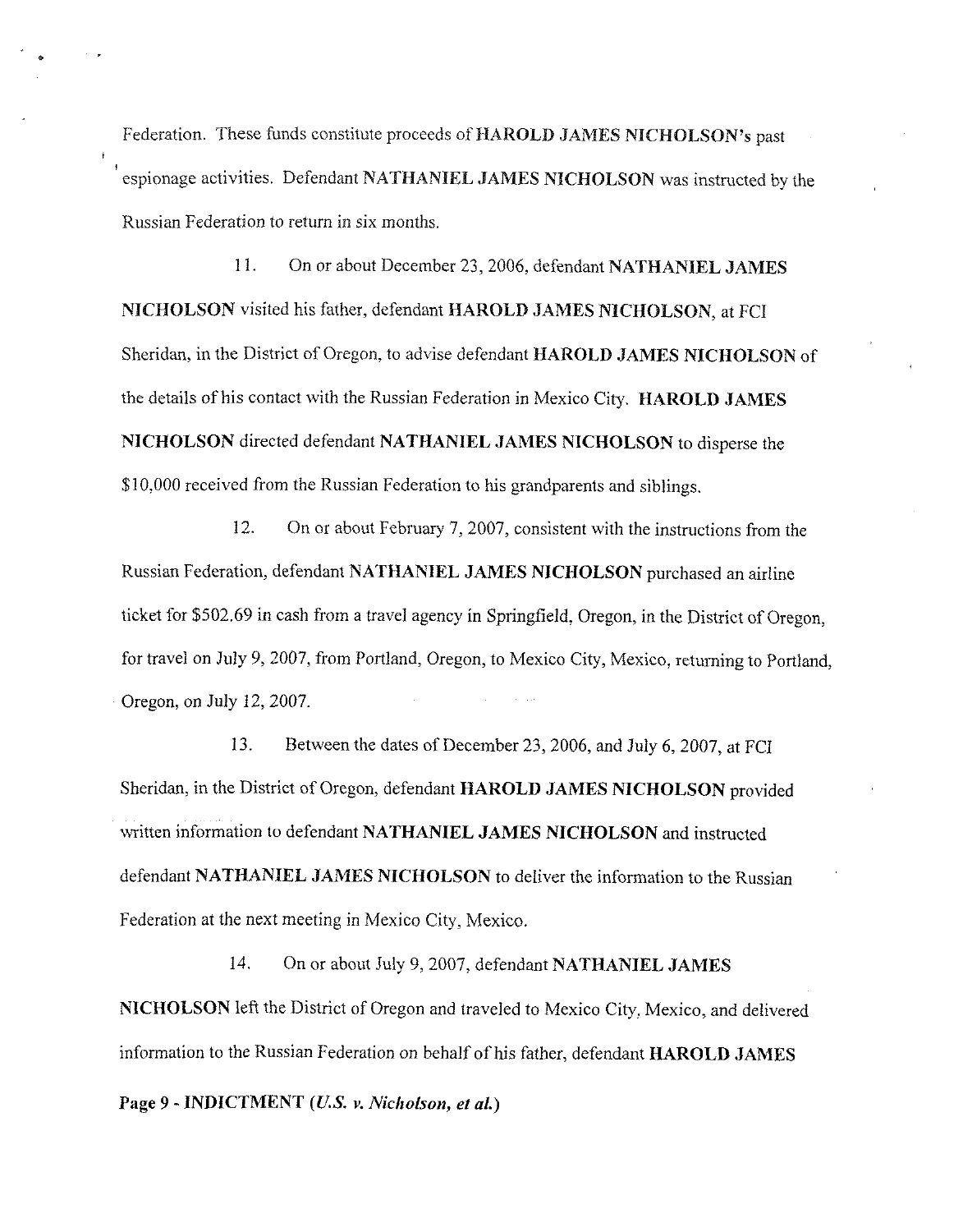**NICHOLSON.** During this trip defendant **NATHANIEL JAMES NICNOLSON** rpceived approximately \$10.000 in United States currency.

15. During the July 2007 meeting with a representative of the Russian Federation in Mexico City. defendant **NATHANIEL JAMES NICHOLSON** was instructed to obtain ceriain information from defendant **HAROLD JAMES NICHOLSON** regardjng the details that led to his 1996 arrest by the FBI for espionage. Defendant **NATHANIEL JAMES NICHOLSON** was instructed by the Russian Federation to let defendant **HAROLD JAMES NICHOLSON** how that "letters were received." Defendant **NATHANIEL JAMES NICHOLSON** was also instructed by the Russian Federation to go to Lima, Peru, in December 2007.

16. On or about July 12,2007, defendant **NATHANIEL JAMES NICHOLSON** traveled from Mexico City, Mexico, to Portland, Oregon, in the District of Oregon, with approximately \$9,080 in United States currency received from the Russian Federation. These funds constitute proceeds of defendant **HAROLD JAMES NICHOLSON'S**  past espionage activities.

17. On or about July 14,2007, defendant **NATHANIEL JAMES NICHOLSON** visited his father, defendant **HAROLD JAMES NICHOLSON, at FCI**  Sheridan, in the District of Oregon, to advise **HAROLD JAMES NICHOLSON** of the details of his contact with the Russian Federation in Mexico City. **HAROLD JAMES NICHOLSON**  directed defendant **NATHANIEL JAMES NICHOLSON** to disperse the funds received from the Russian Federation to his grandparents and siblings.

**Page 10** - **INDICTMENT** *(US.* **v.** *Nicholson, et al.)*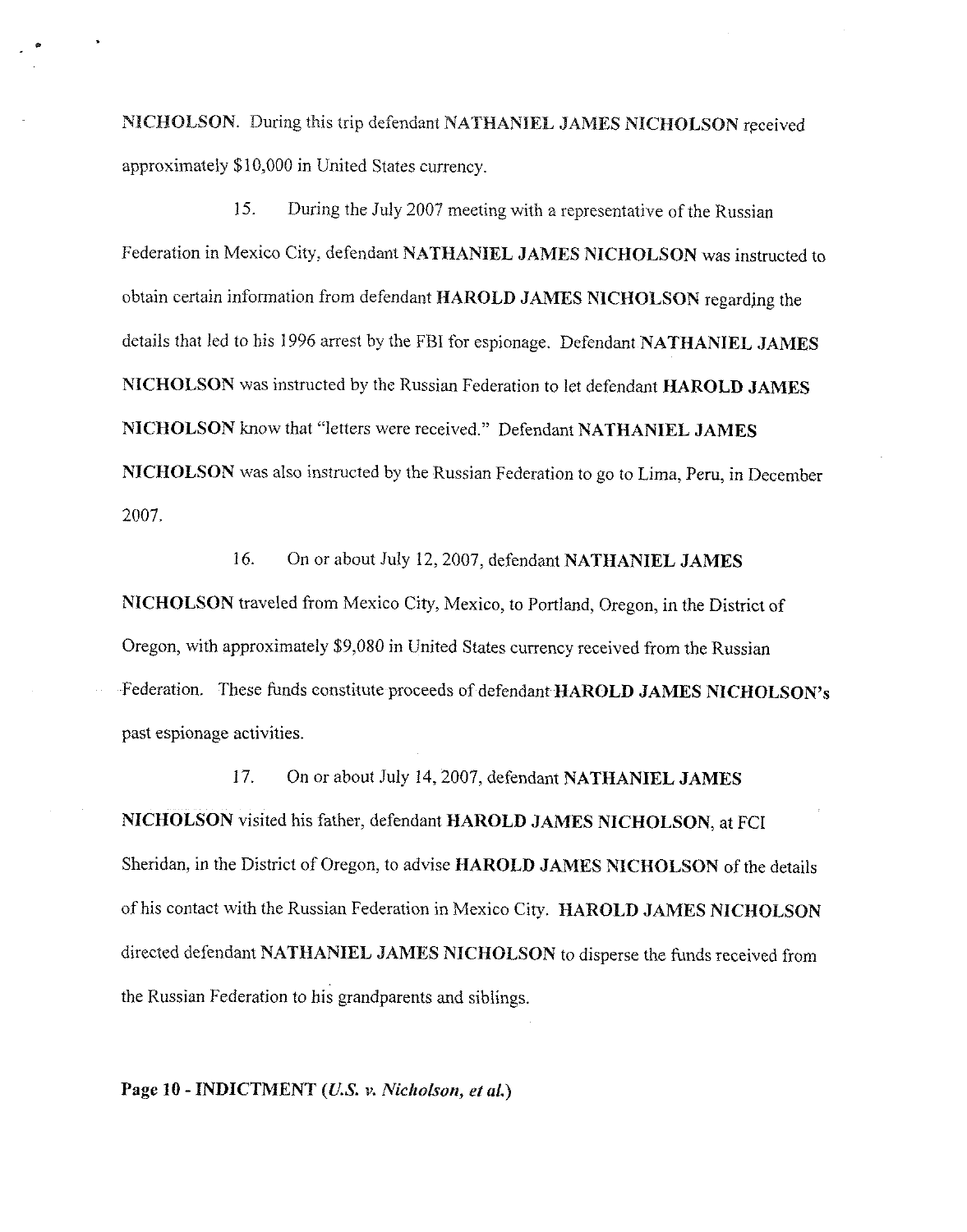18. On or about October 11, 2007, defendant **NATHANIEL JAMES NICHOLSON** purchased an airline ticket for \$1,160.70 in cash from a travel agency in Springfield, Oregon, in the District of Oregon, for travel on December 10, 2007, from Portland, Oregon, to Lima, Peru, returning to Portland, Oregon, on December 13,2007.

19. Some time between July 14.2007, and December I, 2007, at FCI Sheridan, in the District of Oregon, defendant **HAROLD JAMES NICHOLSON** provided information to defendant **NATHANIEL JAMES NICHOLSON** and directed defendant **NATHANIEL JAMES NICHOLSON** to deliver the information to the Russian Federation at the next meeting in Lima, Peru.

20. On or about December 10.2007, defendant **NATHANIEL JAMES NICHOLSON** traveled from the District of Oregon to Lima, Peru, and delivered information to a representative of the Russian Federation on behalf of his father, defendant **HAROLD JAMES NICHOLSON.** During this trip defendant **NATHANIEL JAMES NICHOLSON** received approximately \$10,000 in United States currency.

21. During the December 2007, meeting in Lima, Peru, a representative of the Russian Federation gave details to defendant **NATHANIEL JAMES NICHOLSON** of how he would receive his future instructions for the next meeting with the Russian Federation to be held in Cyprus on December 10,2008.

22. On or about December 13,2007, defendant **NATHANIEL JAMES NICHOLSON** traveled from Lima, Peru, to Portland, Oregon, in the District of Oregon, with approximately \$7,013 in United States currency received from the Russian Federation. These

**Page 11 -INDICTMENT (U.S. v. Nicholson,** *et aL)*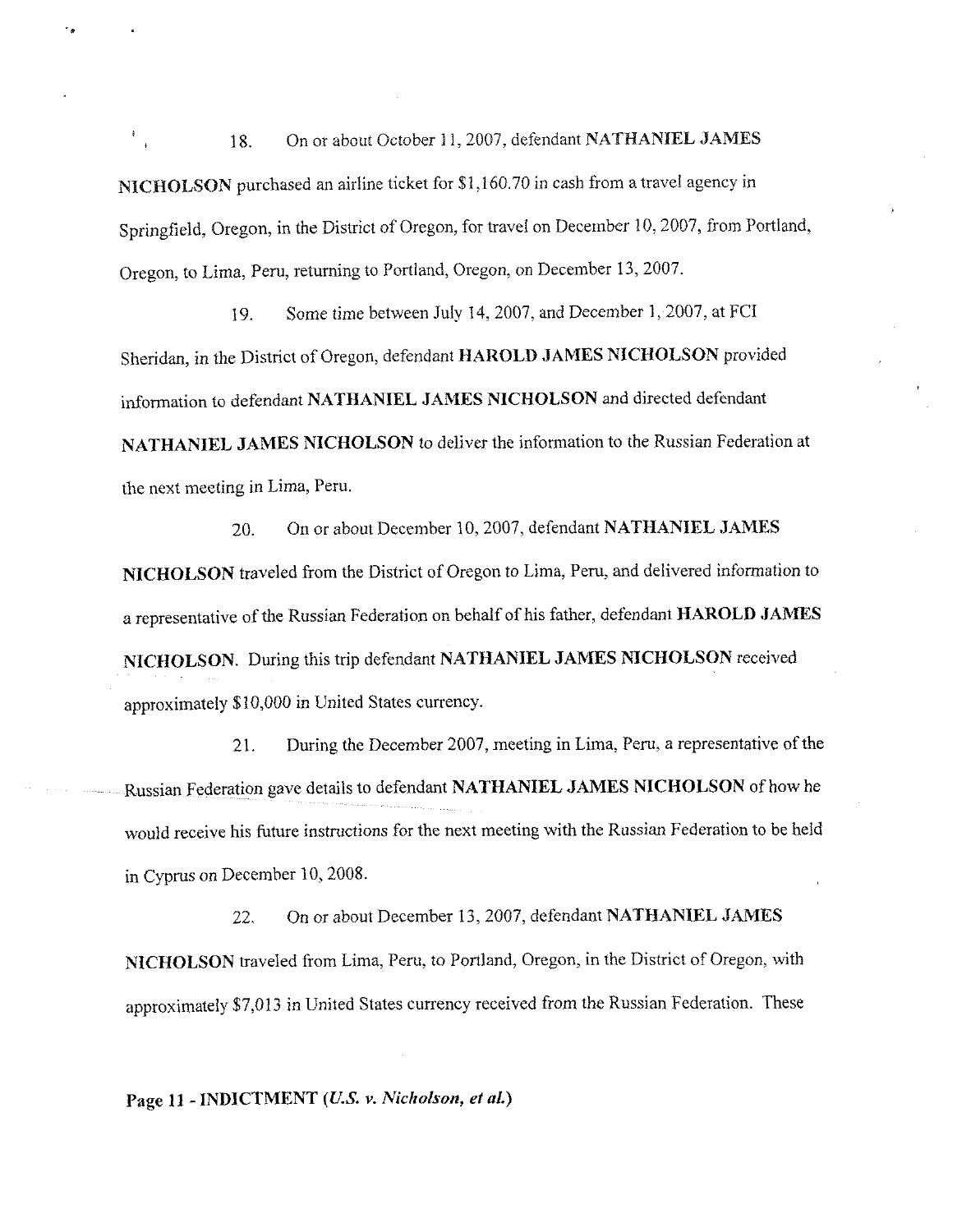funds constitute proceeds of defendant **HAROLD** JAMES **NICHOLSON'S** past espionage activities.

23. On or about December 13,2007, defendant **NATHANIEL JAMES NICHOLSON** entered the United States from Peru in possession of a small notebook containing clandestine communication instructions on how to communicate in code via an Internet email account about the next meeting at the T.G.I. Friday's located at 12 Diagorou Avenue, Nicosiya, Cyprus, at 7:00 p.m. on December 10,2008. The notebook also contained coded messages to be used by defendant **NATHANIEL JAMES NICHOLSON** when he met with the Russian Federation to confirm his identity, and questions for defendant **HAROLD JAMES NICHOLSON** regarding the details that led to his 1996 arrest by the FBI for espionage.

24. On or about December 15,2007, **NATHANIEL JAMES NICHOLSON**  visited his father, defendant **HAROLD JAMES NICHOLSON,** at **FCI** Sheridan, in the District of Oregon, to advise **HAROLD JAMES NICHOLSON** of the details of his contact with the Russian Federation in Lima, Peru. **HAROLD JAMES NICHOLSON** instructed defendant **NATHANIEL JAMES NICHOLSON** to disperse the funds received from the Russian Federation to his grandparents and siblings

25. On May 21,2008, in the District of Oregon, as instructed by a representative of the Russian Federation, defendant **NATHANIEL JAMES NICHOLSON** sent the following coded email message confirming their next meeting in Cyprus:

SUBJECT LINE: Hola Nancy!

Hello Sweety! How are you? I'm good. Sorry for taking so long to write to you... you know how work is and all. Anyways, things are good. It looks like I will still be able to go on that vacation! I will keep you updated on that though. I am very

**Page 12** - **INDICTMENT** *(U.S.* **v. Nicholson, ef** *al.)*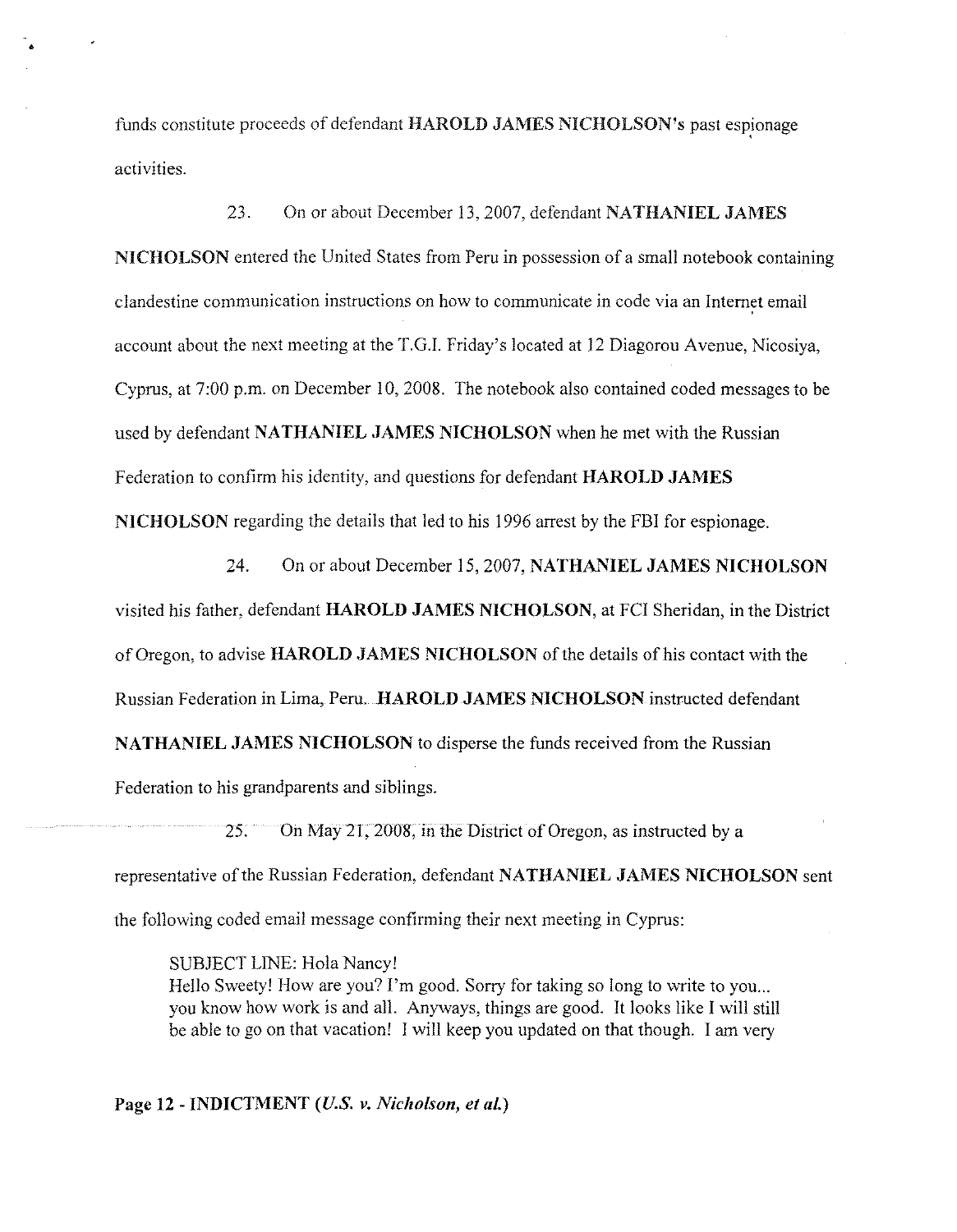much looking forward to it, and to seeing you again! Well hon, I just thought I'd say "hi" since I had the time!

26. On or about August 31,2008, at FCI Sheridan, in the District of Oregon,

defendant **HAROLD JAMES NICHOLSON** caused to be mailed to defendant **NATHANIEL** 

**JAMES NICHOLSON** a six-page letter detailing biographical information about defendant

**HAROLD JAMES NICHOLSON** and his family and close friends, with the intent that the

letter be delivered by defendant **NATHANIEL JAMES NICHOLSON** to the Russian

Federation at the next meeting in Cyprus on December 10,2008.

27. On October 10,2008, in the District of Oregon, as instructed by a

representative of the Russian Federation, defendant **NATHANIEL JAMES NICHOLSON** sent

the following coded message via a covert email account confirming the next meeting in Cyprus:

Hola Nancy! It is great to receive your message! I love you too. I hope to see you soon! The best regards from my brother Eugene! -Love Dick

28. On or about the following dates in Eugene, Oregon, in the District of Oregon, as instructed by a representative of the Russian Federation, defendant **NATHANIEL JAMES NICHOLSON,** logged in to an email account provided to him by the Russian Federation to check for further instructions and directions for the next meeting in Cyprus:

October 10,2008; October 15,2008; October 17,2008; October 23,2008; October 29,2008;

November 3,2008; November 7,2008; November 14,2008; and November 20,2008,

29. On or about November 17,2008, defendant **NATHANIEL JAMES** 

**NICHOLSON** purchased an airline ticket for \$1,584.41 in cash from a travel agency in Eugene,

**Page 13** - **INDICTMENT (US. v. Nicholson,** *et al.)*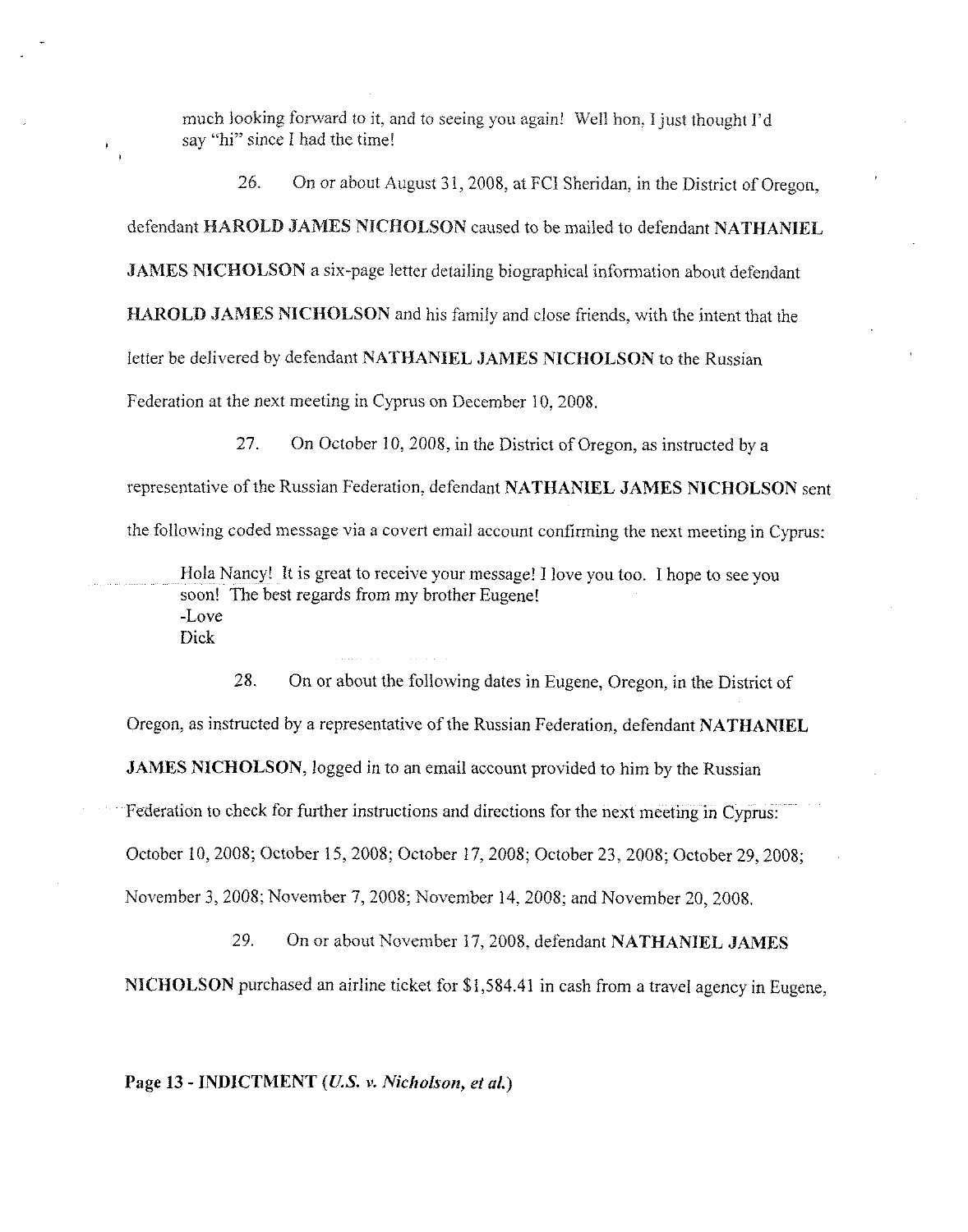Oregon, in the District of Oregon, for travel on December 8, 2008, from Portland, Oregon, to Cyprus, returning to Portland, Oregon, on December 14,2008.

30. On or about December 6,2008, defendant **NATHANIEL JAMES NICHOLSON** visited his father, defendant **HAROLD JAMES NICHOLSON,** at FC1 Sheridan, in the District of Oregon, to discuss **NATHANIEL JAMES NICHOLSON'S**  upcoming travel to Cyprus to meet with the Russian Federation to collect money owed for **HAROLD JAMES NICHOLSON'S** past espionage activities.

*3* 1. On or about December 8,2008, defendant **NATHANIEL JAMES**  NICHOLSON traveled from the District of Oregon to Cyprus to meet with the Russian Federation.

32. On or about December 10,2008, defendant **NATHANIEL JAMES NICHOLSON** followed the instructions given to him by the Russian Federation in December 2007, in Lima, Peru, and stood in front of the T.G.I. Friday's located at 12 Diagorou Avenue. Nicosiya, Cyprus, at 7:00 p.m. on December 10,2008. When approached by a representative of the Russian Federation defendant **NATHANIEL JAMES NICHOLSON** used the "password phrase" provided to him by the Russian Federation in Lima, Peru, to prove his identity.

33. On or about December 10,2008, defendant **NATHANIEL JAMES NICHOLSON** was picked up at the T.G.I. Friday's in Cyprus by a representative of the Russian Federation and transported to another location in Cyprus. At that meeting defendant

**NATHANIEL JAMES NICHOLSON** delivered the six-page letter dated August 31, 2008. written by defendant **HAROLD JAMES NICHOLSON,** that detailed biographical information of **HAROLD JAMES NICHOLSON** and his family and close friends. At this meeting,

Page 14 - **INDICTMENT** (*U.S. v. Nicholson, et al.*)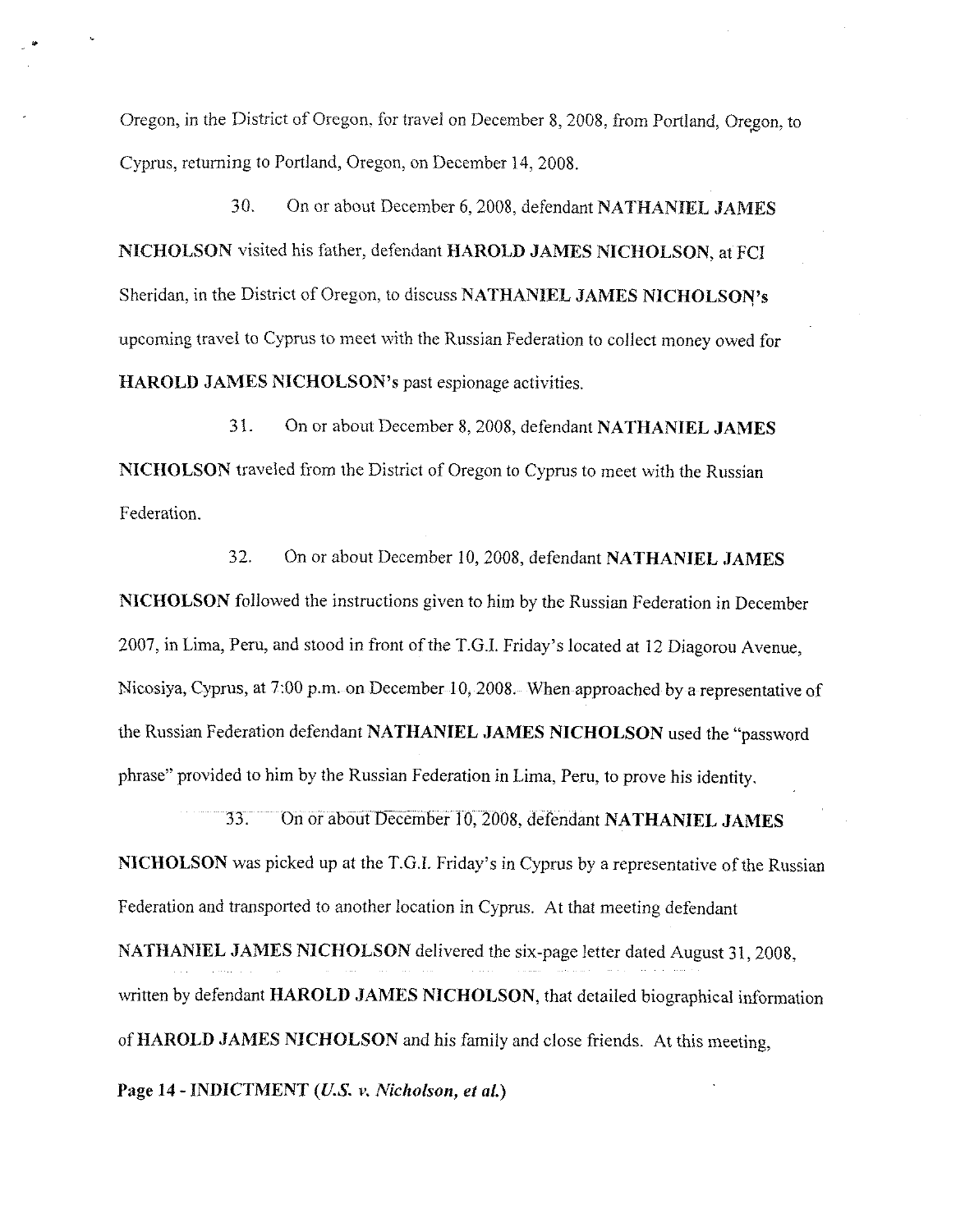NATHANIEL JAMES NICHOLSON received approximately \$12,000 in United States currency. During the December 2008 meeting in Cyprus, defendant NATHANIEL JAMES NICHOLSON was given details of how he would receive his instructions for the next meeting with the Russian Federation in Bratislava, Slovakia, on December 16,2009.

34. On or about December 14,2008. defendant NATHANIEL JAMES NICHOLSON traveled from Cyprus to Portland, Oregon, in the District of Oregon, with approximately \$9,500 in United States cunency received from the Russian Federation. Said funds constitute proceeds of defendant HAROLD JAMES NICHOLSON'S past espionage activities.

All in violation of Title 18, United States Code, Sections 371 and 951(a).

#### COUNT **2**

(Acting as an Agent of a Foreign Government Without Prior Notification to the Attomey General)

1. The Introductory Allegations, Manner and Means and Overt Acts in Count One of this Indictment are realleged and incorporated as if fully set forth herein.

2. Beginning in or about June 2006, and continuing to on or about December 15,

2008, in the District of Oregon and elsewhere subject to the jurisdiction of the United States,

# defendants, HAROLD JAMES NICHOLSON and NATHANIEL JAMES NICHOLSON,

did knowingly act in the United States as agents of a foreign government, namely the government

of Russia (known as the Russian Federation), without prior notification to the Attorney General

of the United States, as required by law.

All in violation of Title 18, United States Code, Sections 951(a) and 2.

Page 15 - **INDICTMENT** *(U.S. v. Nicholson, et al.)*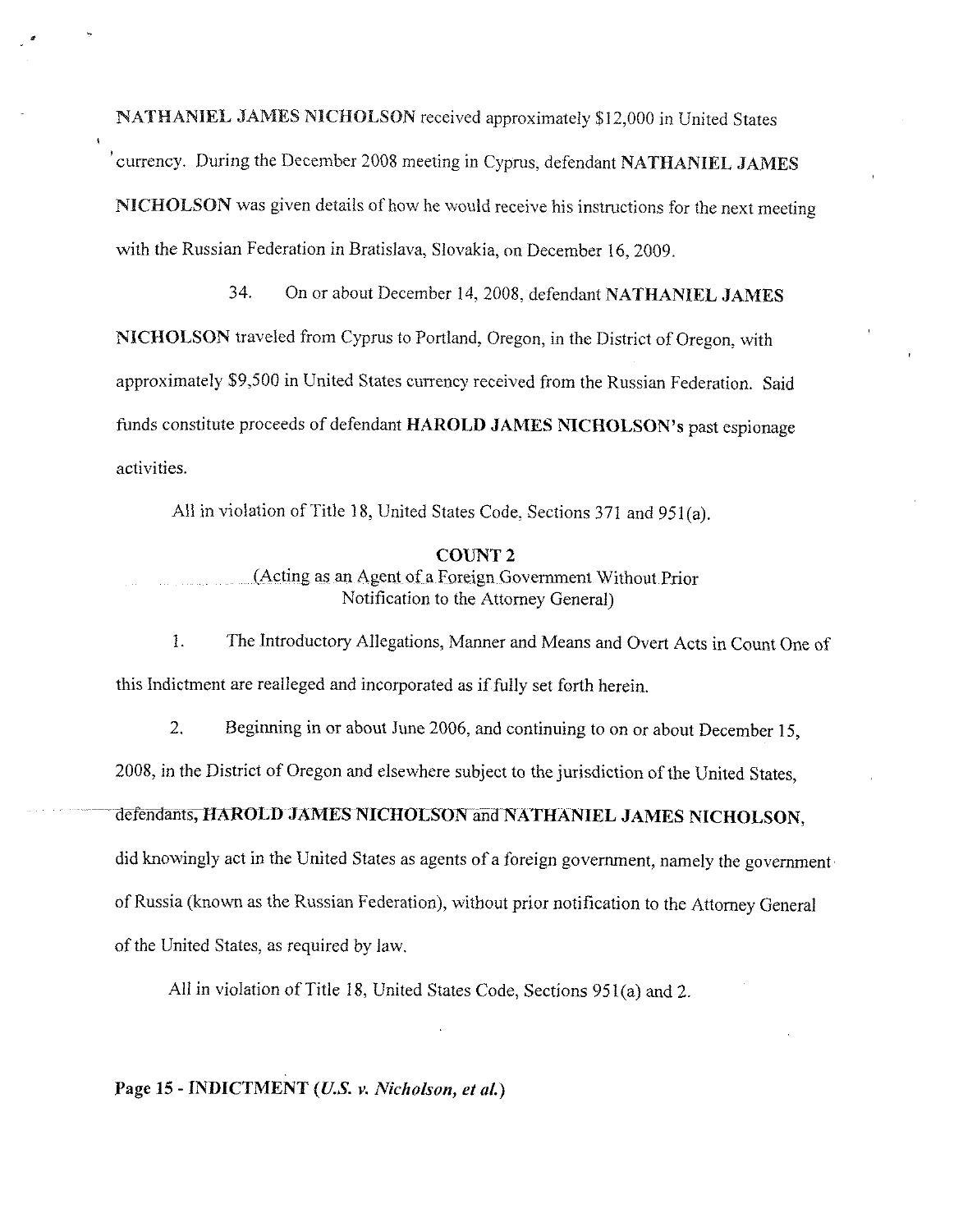# **COUNT 3**  (Money Laundering Conspiracy)

1. The Introductory Allegations, Manner and Means and Overt Acts in Count One of this Indictment are realleged and incorporated as if fully set forth herein

2. Beginning in or about June 2006 and continuing to on or about December 15,

2008, in the District of Oregon and elsewhere, defendants, **HAROLD JAMES NICHOLSON**  and **NATHANIEL JAMES NICHOLSON,** did unlawfully combine, conspire, confederate and agree with each other and with others, known and unknown to the grand jury, to knowingly and willfully transport funds, that is United States currency, from places outside the United States, that is Mexico, Peru, and Cyprus, to a piace in the United States, that is Portland, Oregon, knowing that the funds involved in the transportation represented the proceeds of some form of unlawful activity and knowing that such transportation was designed in whole or in part to conceal and disguise the nature, source, ownership and control of the proceeds of the specified unlawful activity, to wit: espionage.

## **I. Manner and Means**

**A.** The defendants conducted and effectuated the conspiracy through the following manner and means:

1. It was a part of the conspiracy that defendant **HAROLD JAMES NICHOLSON** met with his son defendant **NATHANIEL JAMES NICHOLSON** at **FCI**  Sheridan, in the District of Oregon, and instructed him on how to collect moneys from the Russian Federation for his past espionage activities.

## **Page 16** - **INDICTMENT** *(U.S.* **v.** *Nicholson, et al.)*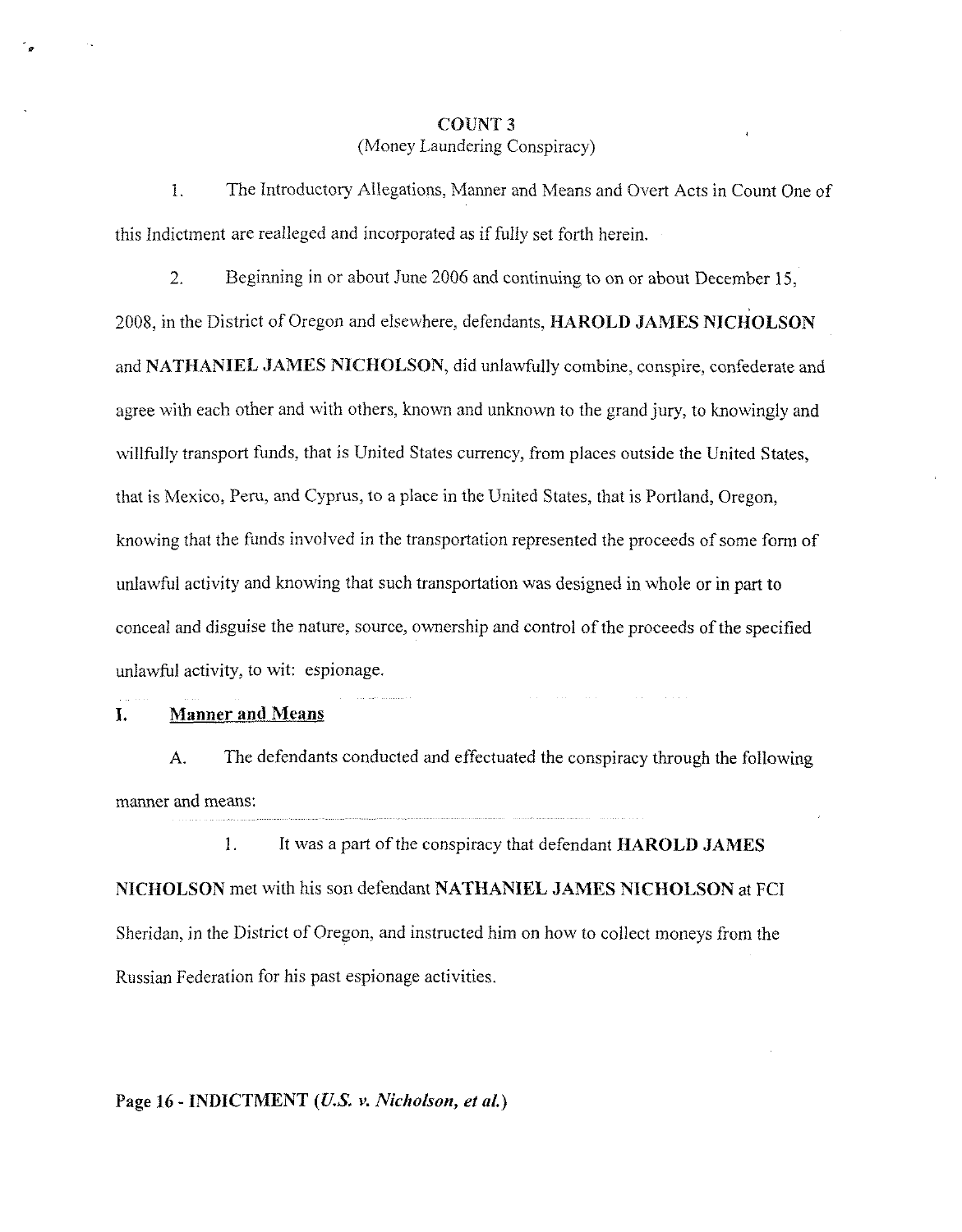2. 11 was part of the conspiracy that defendant **NATHANIEL JAMES**  NICHOLSON met with representatives of the Russian Federation in San Francisco, California; Mexico City, Mexico; Lima, Peru; and Cyprus to collect moneys for defendant **HAROLD JAMES NICHOLSON** for his past espionage activities.

3. It was part of the conspiracy that defendant **NATHANIEL JAMES NICHOLSON** would at various times collect money from the Russian Federation and disperse the money to family members as directed by defendant **HAROLD JAMES NICHOLSON.** 

4. It was part of the conspiracy that defendant **NATHANIEL JAMES NICHOLSON** would not travel into the United States with more than \$10,000 to avoid international currency reporting requirements.

**5.** It was a part of the conspiracy that defendant **HAROLD JAMES NICHOLSON** instructed defendant **NATHANIEL JAMES NICHOLSON** never to deposit more than \$500 of the funds at one time into any bank account to avoid suspicion of unexplained cash.

*6.* It was a part of the conspiracy that on or about December 17,2006, defendant **NATHANIEL JAMES NICHOLSON** traveled from Mexico City, Mexico, to ~ .. - ~~~~ ~~ . . ~ Portland, Oregon, in the District of Oregon, with approximately \$10,000 in United States currency received from the Russian Federation.

7. It was a part of the conspiracy that on or about July 12,2007, defendant **NATHANIEL JAMES NICHOLSON** traveled from Mexico City, Mexico, to Portland, Oregon, in the District of Oregon, with approximately \$9,080 in United States currency received from the Russian Federation.

**Page 17 -INDICTMENT** *(U.S.* **v.** *Nicholson, et al.)*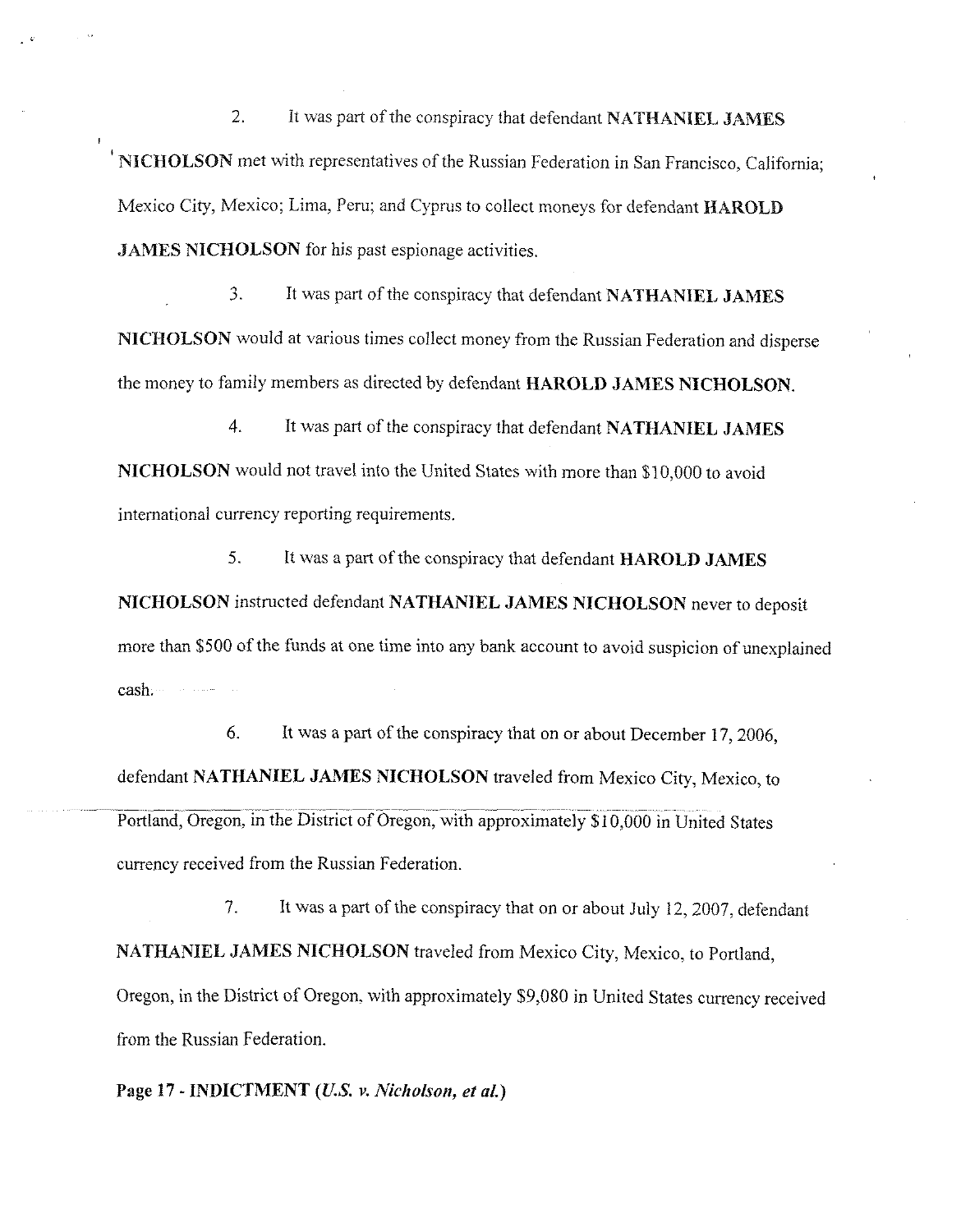8. It was a part of the conspiracy that on or about December 13,2007, defendant **NATHANIEL JAMES NICHOLSON** traveled from Lima, Peru, to Portland, Oregon, in the District of Oregon, with approximately \$7,013 in United States currency received from the Russian Federation.

9. It was a part of the conspiracy that on or about December 14,2008, defendant **NATHANIEL JAMES NICHOLSON** traveled from Cyprus to Portland, Oregon, in the District of Oregon, with approximately \$9,500 in United States currency received from the Russian Federation

,411 in violation of Title 18, United States Code, Sections 1956(h) and 1956(a)(2)(B)(i).

# **COUNT 4**  (Money Laundering)

On or about December 17,2006, in the District of Oregon and elsewhere, defendants, **HAROLD JAMES NICHOLSON** and **NATHANIEL JAMES NICHOLSON,** did knowingly and willfully transport funds. that is United States currency, from a place outside the United States, that is Mexico, to a place in the United States, that is Portland, Oregon, knowing that the funds involved in the transportation represented the proceeds of some form of unlawful activity and knowing that such transportation was designed in whole or in part to conceal and disguise the nature, source, ownership and control of the proceeds of the specified unlawful activity, to wit: past espionage activities of defendant **HAROLD JAMES NICHOLSON.** 

All in violation of Title 18, United States Code, Sections 1956(a)(2)(B)(i) and 2.  $IIII$ 

**Page 18** - **INDICTMENT (U.S. v.** *Nicholson, et* **al.)**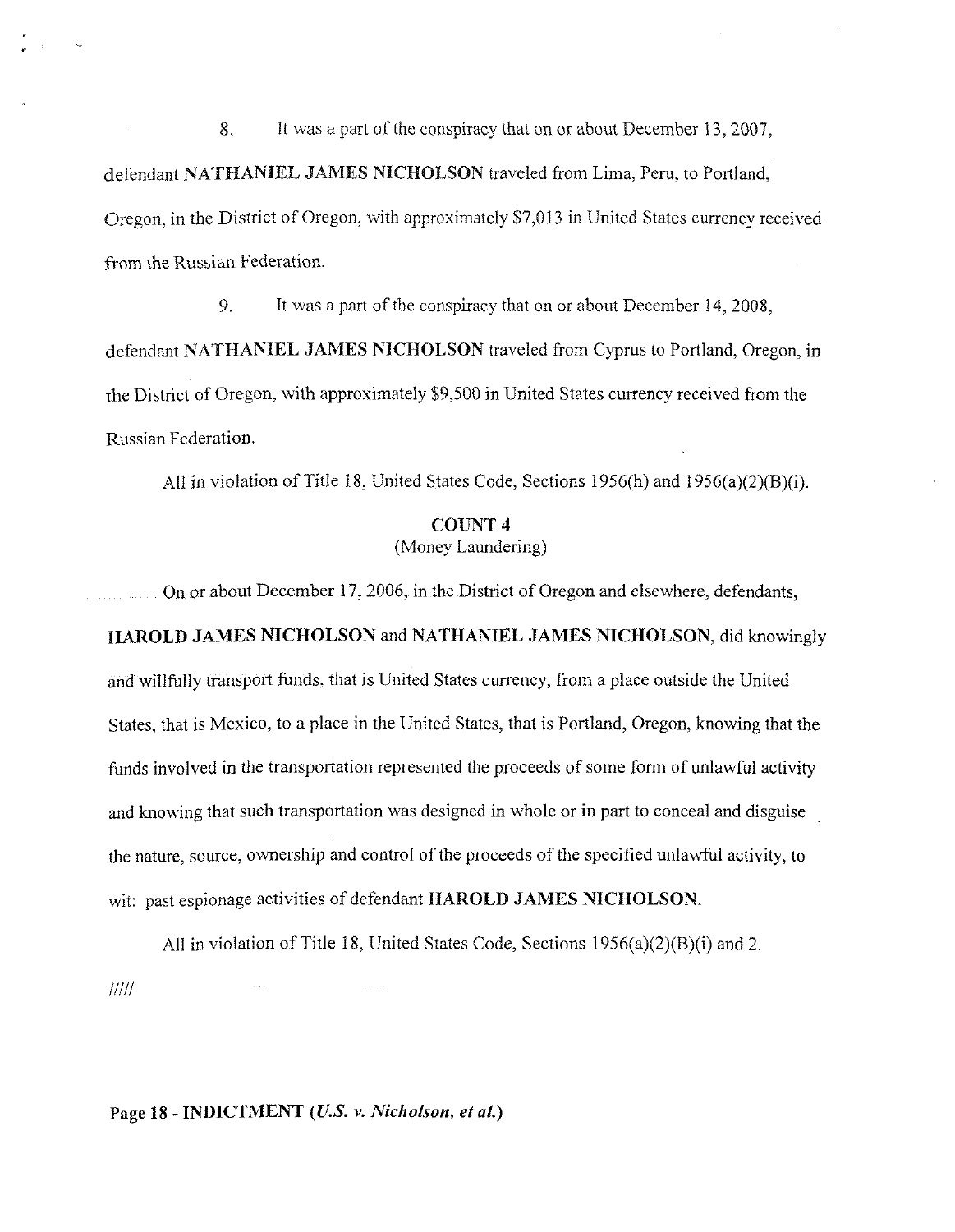## COUNT 5 (Money Laundering)

On or about July 12,2007, in the District of Oregon and elsewhere, defendants,

# HAROLD JAMES NICHOLSON and NATHANIEL JAMES NICHOLSON, did knowingly

and willfully transport funds, that is United States currency, from a place outside the United States, that is Mexico, to a place in the United States, that is Portland, Oregon, knowing that the funds involved in the transportation represented the proceeds of some form of unlawful activity and knowing that such transportation was designed in whole or in part to conceal and disguise the nature, source, ownership and control of the proceeds of the specified unlawful activity, to wit: past espionage activities of defendant HAROLD JAMES NICHOLSON.

All in violation of Title 18, United States Code, Sections 1956(a)(2)(B)(i) and 2.

## COUNT *6*  (Money Laundering)

On or about December 13,2007, in the District of Oregon and elsewhere, defendants, HAROLD JAMES NICHOLSON and NATHANIEL JAMES NICHOLSON, did knowingly and willfully transport funds, that is United States currency, from a place outside the United States, that is Lima. Peru, to a place in the United States, that is Portland, Oregon, knowing that the funds involved in the transportation represented the proceeds of some form of unlawful activity and knowing that such transportation was designed in whole or in part to conceal and disguise the nature, source, ownership and control of the proceeds of the specified unlawful activity, to wit: past espionage activities of defendant HAROLD JAMES NICHOLSON.

All in violation of Title 18, United States Code, Sections 1956(a)(2)(B)(i) and 2. !I/!!

**Page** 19 - INDICTMENT *(US.* **v.** Nicholson, *et al.)*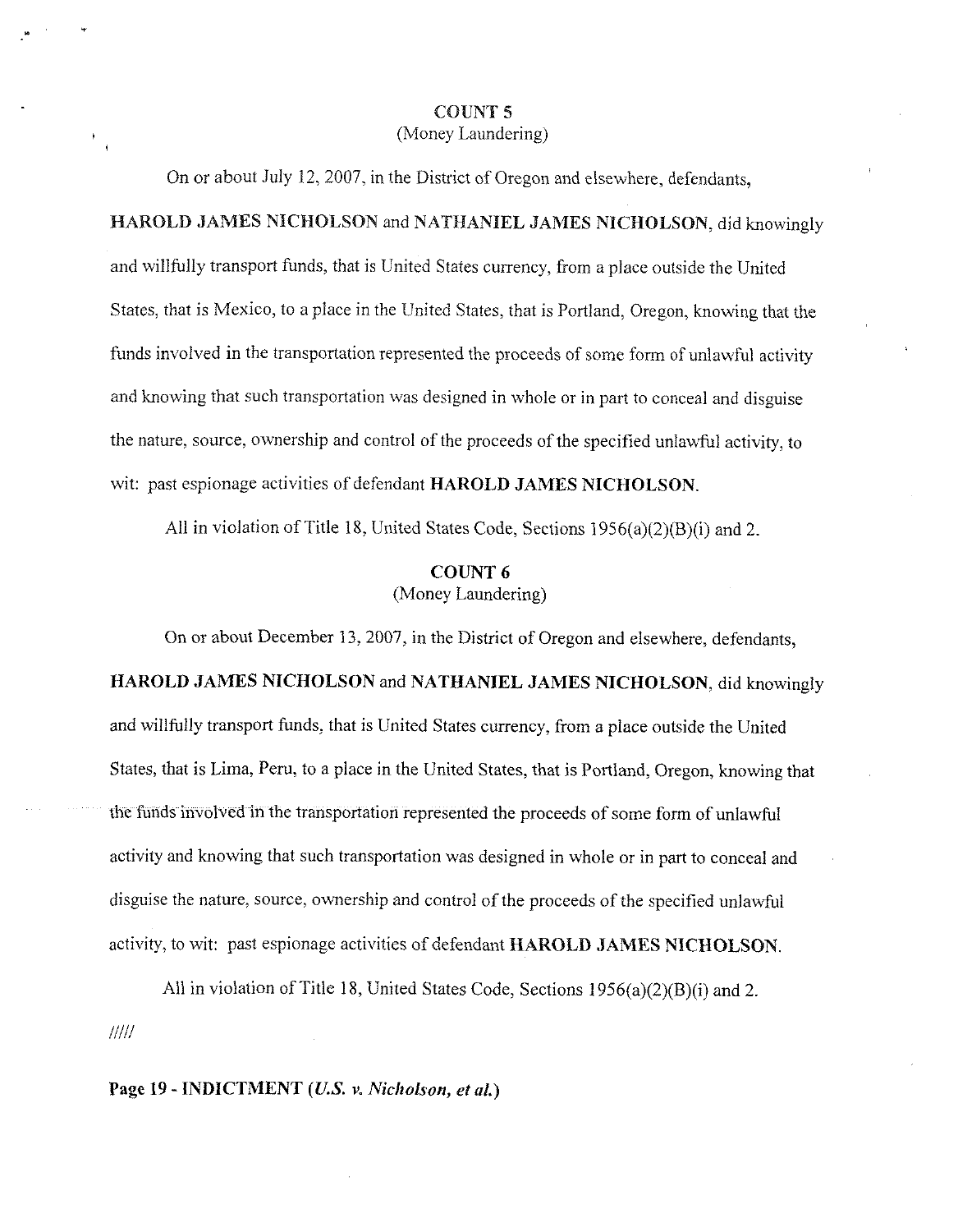## **COUNT 7**  (Money Laundering)

On or about December 14,2008, in the District of Oregon and elsewhere, defendants, **HAROLD JAMES NICHOLSON** and **NATHANIEL JAMES NICHOLSON,** did knowingly and willfully transport funds, that is United States currency, from a place outside the United States, that is Cyprus, to a place in the United States, that is Portland, Oregon, knowing that the funds involved in the transportation represented the proceeds of some form of unlawful activity and knowing that such transportation was designed in whole or in part to conceal and disguise the nature, source, ownership and control of the proceeds of the specified unlawful activity, to wit: past espionage activities of defendant **HAROLD JAMES NICHOLSON.** 

All in violation of Title 18, United States Code, Sections 1956(a)(2)(B)(i) and 2.

 $IIII$ 

**Page 20** - **INDICTMENT** *(US. v. Nicholson, et al.)*